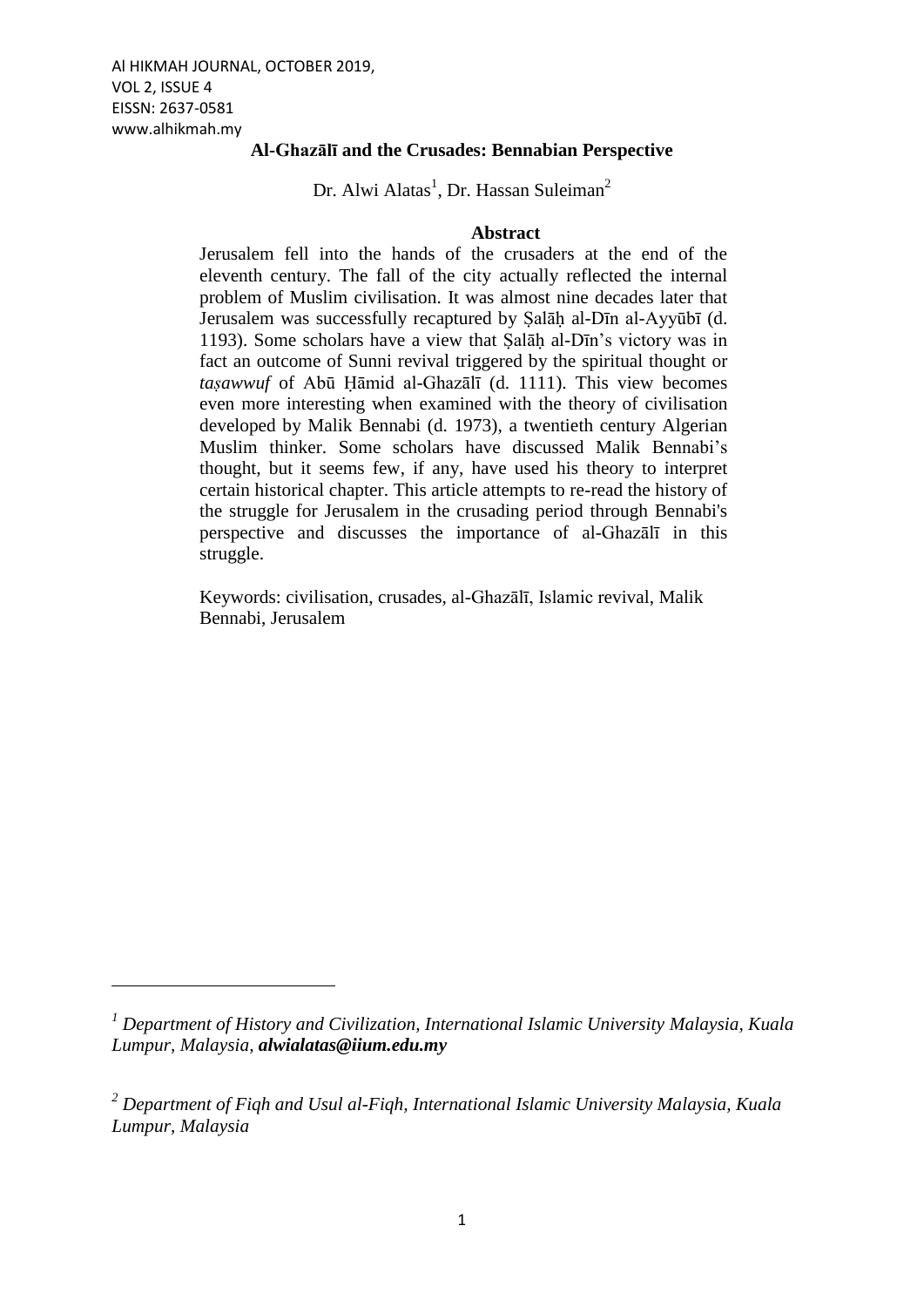On 15 July 1099, at the end of the First Crusade, Jerusalem fell into the hands of the crusaders, followed by a massacre of its Muslim and Jewish population (France, 2006, 1:448). The Crusaders, or the so-called Franks, then established Latin Kingdom of Jerusalem; incorporating into it some of the principalities they had seized: Edessa, Antioch and later on Tripoli. Their control over Palestine did not significantly shrink except until Ṣalāḥ al-Dīn al-Ayyūbī (d. 1193) defeated them in Hattin and regained Jerusalem in 1187 (Slack, 2003, 92). Between those years, there were hardly any effective efforts by the Muslims to reclaim the occupied territories from the crusaders.

This changing state of Muslim affairs, from serious defeat in the First Crusade to shining victory in Salāh al-Dīn's era, did not only signify development in term of military prowess and strategy, but at the same time illustrated socio-religious transformation in Muslim society. Some authors, such as Mājid 'Irsān al-Kīlānī and Abdul Rahman Azzam, suggest that a revival in the Ahl al-Sunnah's world had occurred during the period and they pointed at Abū Ḥāmid al-Ghazālī (d. 1111) as the person who played the most vital role behind the religious transformation of Muslim society that led to the revival. Salāh al-Dīn and his victory were in fact the fruit of this Sunni revival (Azzam, 2009, 7). Departed from this view, our article is going to answer this question: what is essentially the role played by al-Ghazālī in this revival and is there any theoretical explanation that can substantiate it?

This article, therefore, attempts to examine the above view and re-read the history of struggle for Jerusalem during the crusades using the theoretical framework on civilisation developed by Malik Bennabi (d. 1073), a twentieth century Algerian thinker. The use of Bennabi's thought is also important to see the extent to which the theory he developed can be utilised to explain existing historical phenomena. However, to ensure that this could be well understood by the reader, this article will start its explanation briefly with the defeat and the revival of the Muslims in the first nine decades of the Crusades, followed by a discussion on the role of Ghazālī and his *taṣawwuf*. After that, in the final part, it will discuss in depth the transformation occurred within the Muslim society during the crusade and the position of Ghazālī in that transformation through the theory of civilisation proposed by Malik Bennabi.

#### **The Fall and the Revival of Muslim Society in the Eleventh and the Twelfth Centuries**

As mentioned above, the Franks had won the First Crusade and taken Jerusalem from the Muslims. However, the success of the Franks in seizing some regions in al-Shām (Syrian-Palestinian territory) was in no way caused by their superiority of culture or military power. The victory of the crusaders was only made possible by the fact that the Seljuq Empire had severely disunited and declined, which occurred soon after the successive death in 1092 of the Seljuq vizier and the Seljuq great sultan, Niẓām al-Mulk (r. 1063-1092) and Malikshāh (r. 1072-1092), leaving the Empire with no equal successors at the center of power capable of resolving the internal conflicts (Lane-Poole, 1979, 24). The Abbasid Caliph in Baghdad, the highest leader of the Ahlu al-Sunnah at that time, only functioned as a symbol without real power, leaving the administration and the military to the Seljuqs.

Instability and conflict in the center of the caliphate occurred in Shām as well. This was the situation that enabled the crusaders achieving success in the First Crusade (Ibn al-Athīr, 2006, 22; Cahen, 1991, 2:64). City after city in Asia Minor and Shām fell into their hands without effective resistance from the Muslims. The horror of the slaughtering of the victims did not immediately foster solidarity among Muslim leaders to reclaim the fallen territories. Each emir in Shām only interested in defending his own territory and a real help from the central government in Baghdad could not be expected as well (Hillenbrand, 2000, 104).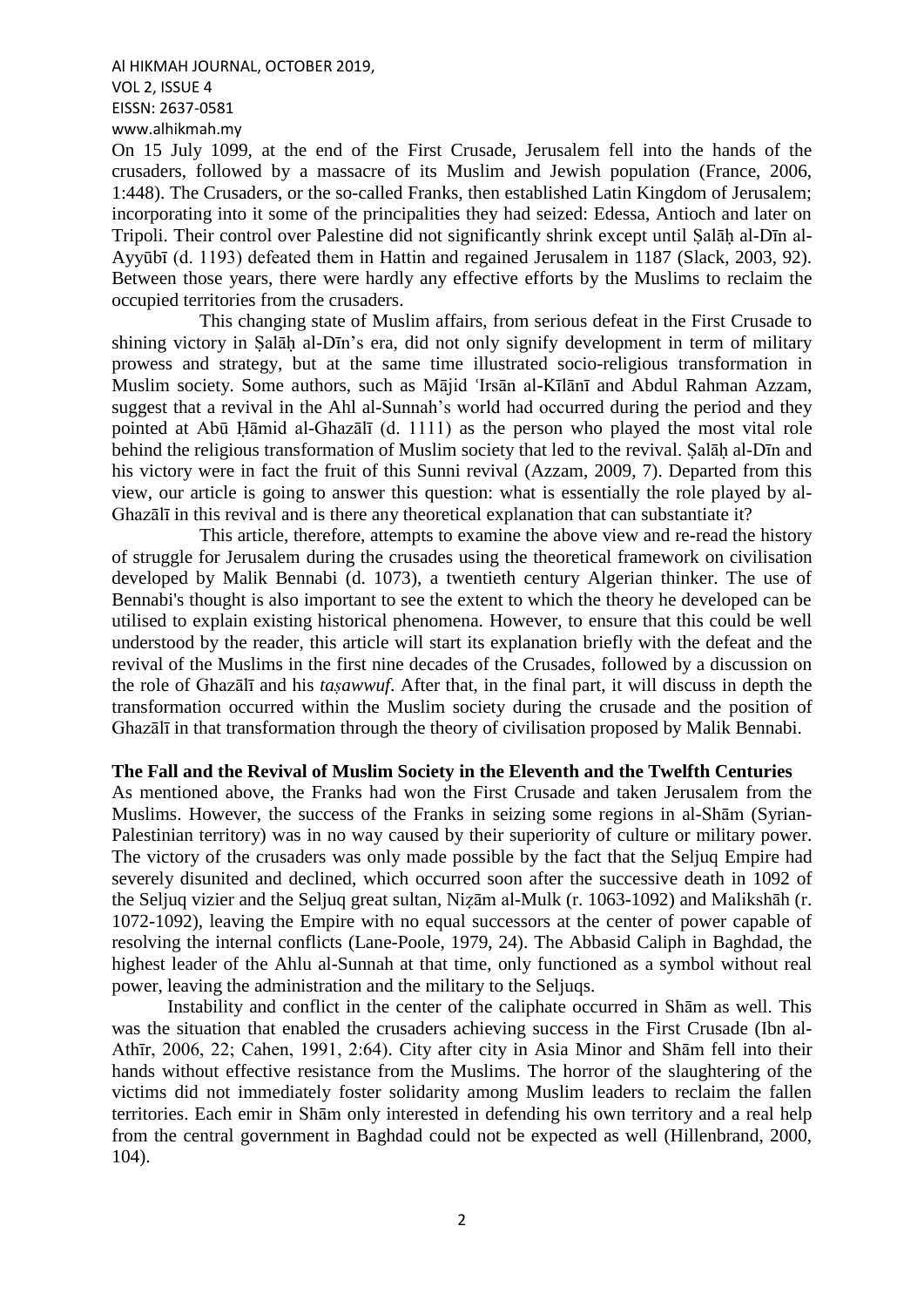More than half a century before the entry of the crusaders to Palestine, the Sunni world had actually suffered a serious blow from the Fatimid, a Shia caliphate based in Cairo. The western part of the Sunni Abbasid territory was gradually undermined by the Fatimid expansion. The entry of the Seljuq to Baghdad in the middle of the eleventh century became a new blood that delayed the Abbasid's death. However, the split of the Seljuq dynasty at the end of that century had stopped the pace of the expansion and even caused the great sultanate broke into pieces (Enan, 2009, 114).

The internal problem were not only occured among the political leaders, but also among the members of the society and, most crucially, among the Muslim scholars. Frictions and conflicts had happened for a long time not only between the Ahl al-Sunna and the Shia, but also among the four Sunni schools of jurisprudence (*madhhabs*). This is not to mention differences among the other religious groups like philosophers, *ahl al-kalām* (theologians), and Sufis. There was a tendency of cursing each other and accusing the other followers of *madhhab* as misguided or even unbelievers. Fanaticism was so strong among the religious groups and schools of jurisprudence which made them hostile to each other and made unity seemed impossible (Al-Kīlānī, 2002, 42-43).

Sometimes fighting occurred and caused casualties. In 1012, for example, there was a riot at the College (Madrasa) of al-Sarakhsī between the Hanafites and the Hanbalites that caused the founder of the madrasa, Abū Sa'd al-Sarakhsī, killed (Makdisi, 1961, 18). In 1077, there was another riot involving the Hanbalis and the Ash arities in the Nizamiyya College, leading to the death of some students (Ibn al-Athīr, 2002, 193; Ibn al-Jawzī, 1992, 16:181). The tension between Sunni and Shia sometimes led to unrests and burnings of property, as happened in the west side of Baghdad in 1073 and 1086 (Makdisi, 1959, 290- 291). Preoccupied with internal controversy, they paid little attention to the fall of some Muslim regions into the hands of the crusaders (Al-Kīlānī, 2002, 55-56). This situation had allowed the Franks to retain Jerusalem and some coastal regions of Shām for a long time.

Several decades after the fall of Jerusalem, however, a strong and pious leader arose in Syria, namely Nūr al-Dīn Mahmūd Zanki (d. 1174). The beginning of his leadership was marked by the occurrence of the Second Crusade (1147-1149), which exhibited the turning points in both parties: discord in the crusaders' camp and spirit of unity among the Muslim leaders in Shām (Azzam, 2009, 37, Runciman, 1987, 288). Later, after Nūr al-Dīn passed away in 1174, Ṣalāḥ al-Dīn, one of his ablest generals who few years earlier ended the already decayed Fatimid Caliphate, emerged as a new leader capable of uniting the Muslim territories from Egypt to Syria. At the height of his consolidation of power, Ṣalāḥ al-Dīn successfully destroyed Frank's armed forces at Hattin in 1187 and then seized Jerusalem and most of the Frankish territories in Shām (Tyerman, 2004, 49-50). The following Third Crusade failed to reclaim Jerusalem from the hands of the Muslims. The efficacy of the crusaders continued to decline ever since.

The achievement in recapturing Jerusalem was coincided with the internal improvement within the Muslim society. The success of Nūr al-Dīn and Ṣalāḥ al-Dīn was not only in the consolidation of power and the seizure of the crusaders' territories, but also in the earnest implementation of Islamic values upon the Muslim society. Their personal pieties are recognised by their contemporaries and by later Muslim scholars (Al-Baghdādī, 1998, 44; Ibn Kathīr, 1998: 16:480; Al-Iṣfahānī, 1979, 32; Ibn al-Athīr, 2010, 409; Al-Dhahabī, 1996, 20:532; Abū Shāma, 2002, 1:97-107). Both sultans took measures to enhance religious values of their people. Under Nūr al-Dīn, for example, the number of madrasas in some cities increased several folds. In general, the government of Nūr al-Dīn and Ṣalāḥ al-Dīn, played a major role in the growth of religious fervor in the region (Azzam, 2009, 33-34).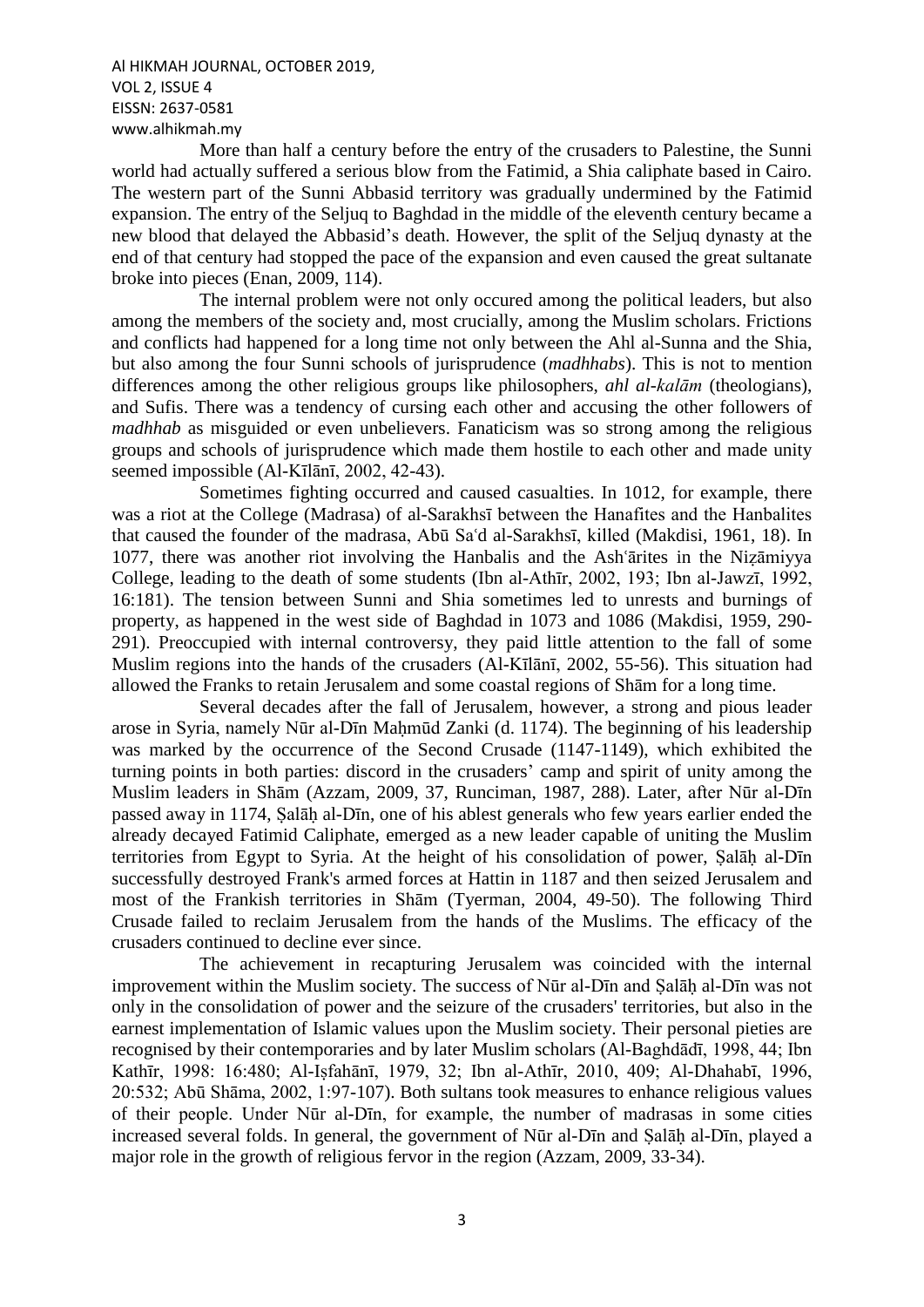Other emirs also competed to build madrasas and financed buildings for Sufi brotherhood and the like. In Baalbek, for example, a convent of Sufi was founded by Najm al-Dīn Ayyūb, father of Ṣalāḥ al-Dīn, which survived long after his life (Ibn Khallikān, 1843, 1:245). After the removal of the Fatimid Kingdom in Egypt, Ṣalāḥ al-Dīn and his nephew transformed several Fatimid buildings into madrasas for the Shafi'is (Ibn al-Athir, 2010, 194). The rise of religious activities in the Nūriyya and Ṣalāḥiyya era are well-documented by contemporary and subsequent historians and writers.

The middle of the twelfth century witnessed not only the emergence of pious leaders, but also a generation that called by Kīlānī as a generation of Ṣalāḥ al-Dīn (*jīl* Ṣalāḥ al-Dīn) (Al-Kīlānī, 2002). Virtuous quality of this new generation makes Bahā' al-Dīn Ibn Shaddād, a companion and biographer of Ṣalāḥ al-Dīn, convinced that the tales of the first Muslim generations that sometimes sounds irrational are actually true, for he witnessed the heroic and amazing things prevailed in his day (Ibn Shaddād, 2001, 13).

Muslim scholars actually played central roles in this positive trend. The scholars, who previously emphasised *fiqh* (Islamic jurisprudence) and *uṣūl al-fiqh* which concerned with the exterior (*zāhir*) of religion, now started to balance it with *tasawwuf* that represents the interior (*bāṭin*) of religion. Consequently, this led to the increased tendencies for the hereafter as opposed to the worldly ambitions. This era also witnessed the advent of spirit of unity among the scholars from different *madhhab* which significantly reduced the quarrels among them.

> The relations among the law schools were rather peaceful during most of the Zangid and Ayyūbid period. The occasional skirmishes and exchanges of insults between Hanafīs and Shāfi'īs, or Shāfi'īs and Ḥanbalīs, were a far cry from the violent *fitnas* that had disrupted life in the cities of Iran and Iraq from the tenth to the twelfth century. Moderate Ṣūfī ascetism and Ḥanbalī activism became powerful intellectual and social currents; they achieved acceptance and even respect from Sunni 'ulamā', and earned the patronage of rulers, and were gradually incorporated into mainstream Islam (Talmon-Heller, 2007, 8).

In summary, as seen in the above explanation, the fall and recapture of Jerusalem in the Muslim world during the crusades were closely connected to the internal change of the Muslim society, especially the Ahl al-Sunnah. Some scholars believe that among the few that played a central role in this process of internal change is Imam al-Ghazālī (d. 1111).

### **The Role of Ghazālī**

Abū Ḥāmid al-Ghazālī was born in 1058 in Tūs, Iran, in a socially and religiously divided world of Islam. Since young, blessed with high intellectual ability, he curiously studied and learned different creeds that spread in the society (Al-Ghazālī, 2000, 18-19). After finishing his basic education, he continued his study with Imam al-Juwain<del>t</del> (d. 1085) at the Nizāmiyya College in Nishapur and then, after his master's death, resumed his career in Baghdad. In 1091 he was appointed as the head of Niẓāmiyya in Baghdad. His lectures had attracted many clerics to attend (Ibn Kathīr, 1998, 16:213). He led the most influential educational institution in this eastern hemisphere for approximately four years, giving birth to some of his best works, including powerful and influential critics to Philosophy and the Bātiniyya (Ismā'īlī) sect (Noval, 2000). However, this short period also witnessed the killing of Niẓām al-Mulk, the founder of Niẓāmiyyah, and the subsequent split of the Seljuq Dynasty. During the same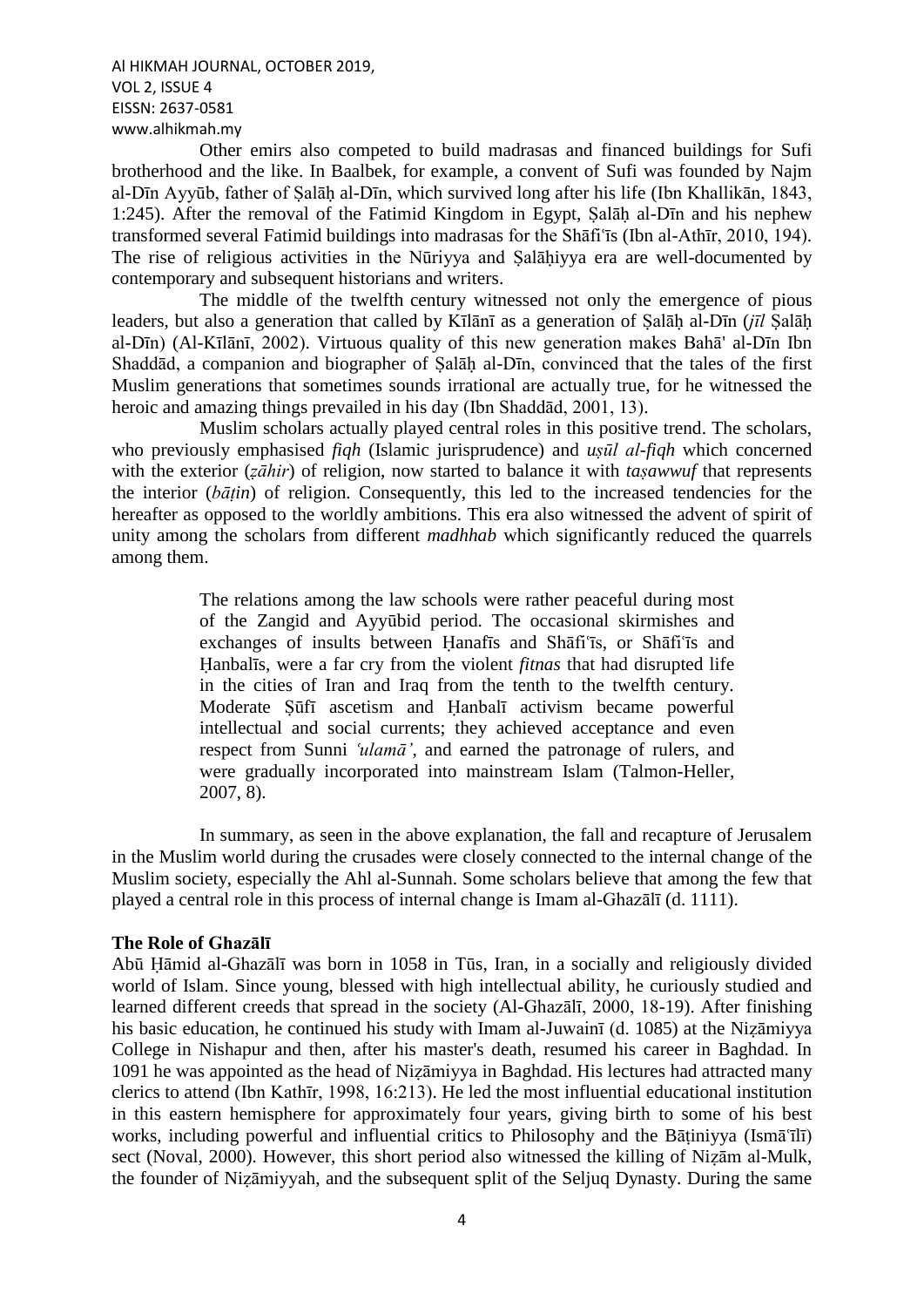Al HIKMAH JOURNAL, OCTOBER 2019, VOL 2, ISSUE 4 EISSN: 2637-0581 www.alhikmah.my period, while thinking deeply about the truth and evaluating himself based on *taṣawwuf* teaching, Ghazālī found himself falling into a spiritual crisis that would change his course of life. Ghazālī recounts this in his intellectual autobiography several years later:

> I examined my motive in my work of teaching, and realised that it was not a pure desire for the things of God, but that the impulse moving me was the desire for an influential position and public recognition. I saw for certain that I was on the brink of a crumbling bank of sand and in imminent danger of hell-fire unless I set about to mend my ways (Al-Ghazālī, 2000, 59).

This happened in 1095, the same year - without any direct connection between the two - when Pope Urban II (d. 1099) declared the First Crusade in Western Europe. Ghazālī then made a tough decision. He left his prestigious position at Niẓāmiyya and chose to undergo ascetic life by traveling to Damascus and Jerusalem (Ibn al-Athīr, 2002, 284). Most probably the Crusaders had passed Asia Minor when Ghazālī completed his western journey and returned to the East. He might also fully aware about the fall of Jerusalem to the crusaders few years later, but rather than keeping himself busy with this tragedy, he devoted his energy to address another tragedy within the *umma* which was even bigger: the tragedy of the soul. In other words, he focused on self criticism to improve the situation. Since his withdrawal from Niẓāmiyya, Ghazālī had chosen the Sufi path, colored his ensuing works with spiritual paints, and advocated this path as a cure for the problems of the Islamic world. It does not seem exaggerating to say, as expressed by a Western writer, that "His conversion was real and its effects lasting" (Scherer, 1933, 7).

Ghazālī did not only include *taṣawwuf* into Islamic orthodoxy, but - this perhaps much more important - through his earnest effort to realise it first on himself. According to Walter C. Klein in the introduction of al-Ash'ari's *Ibanah*, Ghazali is the person responsible for integrating traditionalism, rationalism and mysticism – each represented by the four *fiqh madhhab*, Ash'arī and Māturīdī theology, and *taṣawwuf* – which divided the Muslims for a long time. "… Ghazālī's work stands … in his own interior growth, the developments of the centuries before him and, when he had attained to a symbolic peace in his own soul, handed on to posterity an Islām at last mellow and mature" (Al-Ash'arī, 1967, 1).

Among the most important roles of Ghazālī is pulling in the long-marginalised spirituality to the center of Islamic tradition. The restoration of spiritual aspect, or sometimes referred to by Ghazālī as the science of the heart (*ꜥilm al-qulūb*), relaxed the hostility that had been taking place in addressing religious differences and it became a driving force towards unity and a resurgence from deterioration. Ghazālī poured his thoughts in his succeeding works which now promoted strong spiritual values. His masterpiece, *Ihyā' 'ulūm al-dīn* or the revival of the religious sciences which since then became an influential reference, even to this day, brought the seeds of revivalism throughout the pages. It contains theology, philosophy, law, rational views and a vibrant picture of the world. "The *Ihya'* stands as a testimony to Ghazali's own inner transformation. More importantly, it would transform not only Sufism, but Islam itself" (Ormsby, 2007, 110-111); means the understanding and the implementation of Islam.

It is interesting to pay attention to the narration of Ghazālī in the *Iḥyā'* when describing the characteristics of *madhhab*'s founders and how they are different from the scholars living in his days. The early *fuqahā*' (experts in Islamic jurisprudence), according to Ghazālī, did not seek any purpose other than the pleasure of the Lord. "They lived not only for the science of Fiqh, but also for the science of the heart" (al-Ghazālī, 1993, 1:38; Al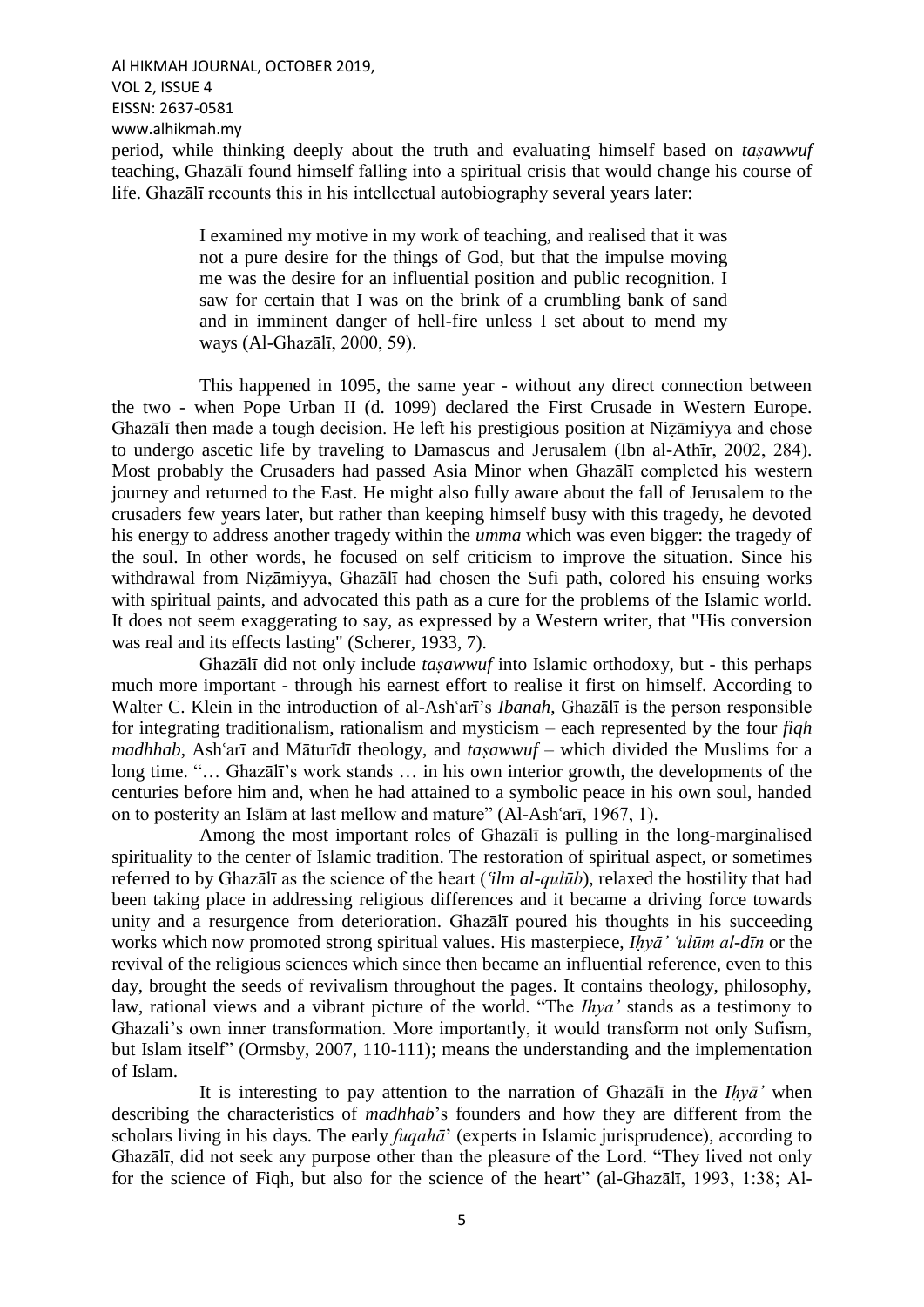Al HIKMAH JOURNAL, OCTOBER 2019, VOL 2, ISSUE 4 EISSN: 2637-0581

www.alhikmah.my

Ghazālī, 2011, 1:90). He then mentions five imams of *madhhab*: Abū Ḥanīfa (d. 150/776), Mālik b. Anas (d. 179/796), Muhammad b. Idrīs al-Shāfi'ī (d. 204/820), Ahmad b. Hanbal (d. 241/855) and Sufyān al-Thawrī (d. 161/778). Insinuating the living clerics of his time, Ghazālī stated that he wrote the life story of the *madhhab*'s founders not to attack them, instead to criticise those who claimed to be their followers but whose behaviors and characters violated the examples of the early *fuqahā*'. According to Ghazālī, each one of the imams has five qualities: devout (*ꜥābidan*), ascetic (*zāhidan*), learned in the science of the hereafter *('āliman bi 'ulūm al-ākhirah*), understand the interest of the creation in this world (*faqīhan fī maṣāliḥ al-khalq fī al-dunyā*), seeker of God's pleasure through the help of *fiqh* (*murīdan bi-fiqhihi wajh-Allāh Ta'āla*). "Everyone of them possessed five qualities, but the modern Faqihs accepted only one of these qualities," writes Ghazālī, "that is research in to the minutest details of Fiqh. The four other qualities relate to the good of the hereafter and only one relates to the good of this world" (al-Ghazālī, 1993, 1:38; Al-Ghazālī, 2011, 1:91).

By these few sentences Ghazālī addresses some important issues relevant to his fellow scholars: 1) the similar characteristics owned by the founders of the schools of jurisprudence that puts them in the same camp, far from hostility among each other, which was dramatically different from that of their later followers; 2) the weight of the hereafter in their personal qualities was far exceeds the worldly weight; 3) contrast to the founders of *madhhab*, many contemporary scholars in the Ghazālī's era only possessed world-related quality and tended to ignore the qualities that related to the afterlife. Through the examples of the personal piety of the early *fuqahā*', Ghazālī encourages the scholars to return to the spiritual values, godly orientation, and the drive to embrace unity and avoid disputes. In fact, Ghazālī did not imply anything foreign in his ideas. He simply brought back what was forgotten for a long time: spirituality. At the same time, Ghazālī restores a key Islamic terminology, in this case *fiqh*, from its semantic alteration, that had created corruption in knowledge in his era, to its original and proper meaning as understood and practiced by the early generation (Al-Attas, 2001, 5-6; Al-Attas, 2018, 11).

The re-introduction of spirituality into the mainstream of Islamic scholarly tradition inspired the subsequent generation of Muslim scholars to combine *fiqh* and *tasawwuf* in their religious life. It seems that everywhere in the Sunni regions such unification of *ẓāhir* and *bāṭin* in the tradition of knowledge and practice could be easily found (Mason, 1972). This made some scholars regarded Ghazālī as the reformer of the fifth century of Hijra, whose reform later had a great share in the victory of Ṣalāḥ al-Dīn over Jerusalem. Azzam, for example, points to Ghazālī, along with Niẓām al-Mulk, as the architect of Sunni revival of that era (Azzam, 2009, 14-15). While Kīlānī makes a good study about how Ghazālī's reform had improved Islamic society and how in the succeeding generation the *islāh* (reform) movement continued by 'Abd al-Qādir al-Jilānī (d. 1166) and the scholars of his era, whose madrasa alumni participated actively in the government and *jihād* of Nūr al-Dīn and Ṣalāḥ al-Dīn (Al-Kīlānī, 2002).

# **In Light of Malik Bennabi's Theory**

Malik Bennabi (d. 1973) is a Muslim intellectual from Algeria who produced some original thoughts on history and civilisation. Bennabi's theory of civilization is actually convenient to provide more understanding to the above discussion. In his books, Bennabi does not mention the Crusades or Imam al-Ghazālī except briefly. Despite his harsh criticism toward the Sufis of his time, he respects Ghazālī as a great mystic (Bennabi, 1991, 24), as a moralist with special interest to, among several things, the study of beauty and its effect to the society, or as a prominent representative of spirituality in Islamic history (Bennabi, 2003a, 54-57), but he does not elucidate more about his role in history. Accordingly, this paper will take the task to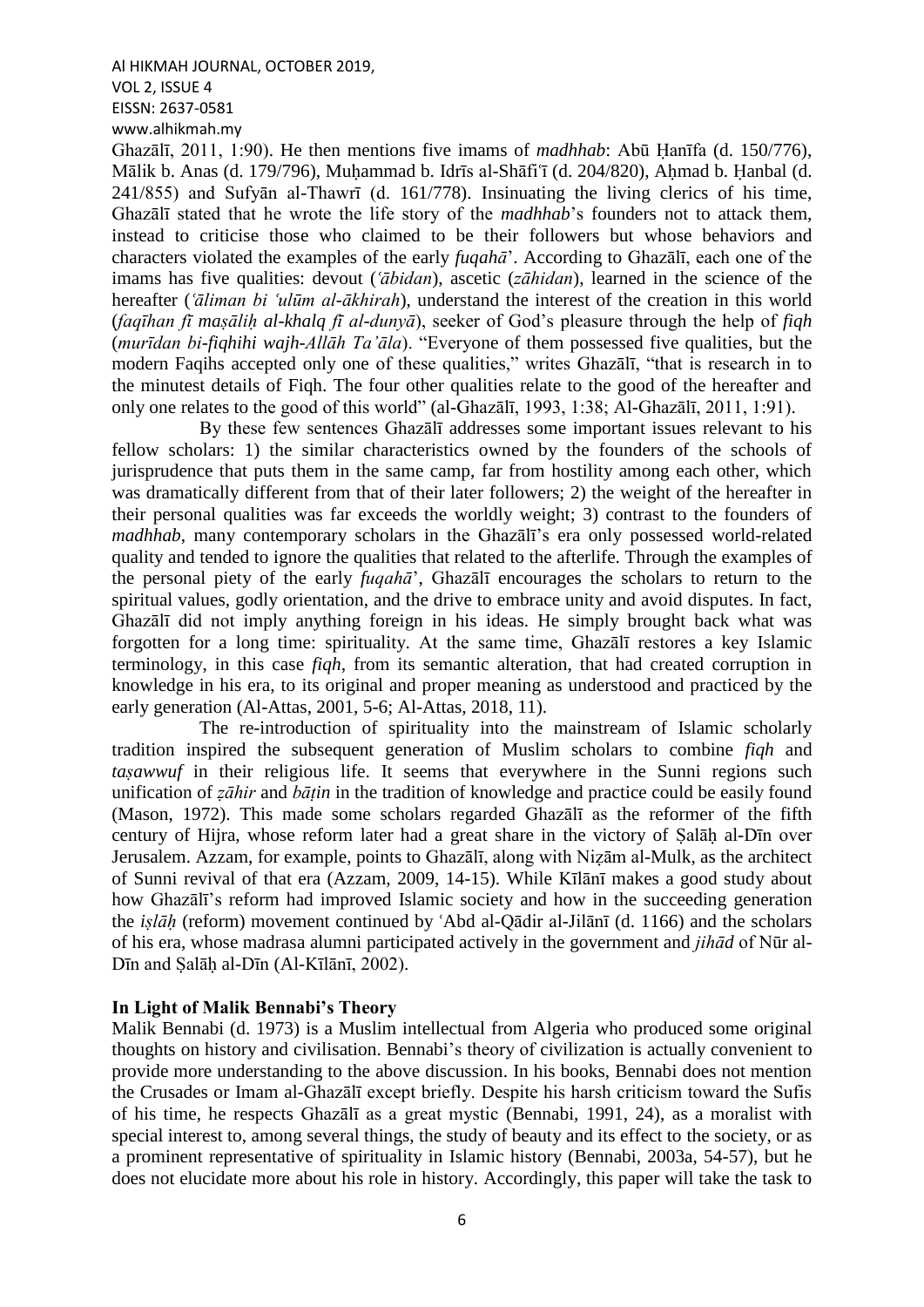Al HIKMAH JOURNAL, OCTOBER 2019, VOL 2, ISSUE 4 EISSN: 2637-0581

www.alhikmah.my

discuss in deep about the challenge of the crusade and the role of Ghazālī in light of Bennabi's theory.

According to Bennabi, civilisation has a life span consisting of three stages: the first is the birth (*al-mīlād*) or the revival (*al-nahḍah*); the second is the peak (*al-awj*); and the third is the decline (*al-ufūl*) (Bin Nabi, 1987, 73). Each stage is guided by a dominant force. In the first stage, civilisation and the society are guided by spirituality (*al-rūh*). This spirituality controls and regulates instinct (*al-gharīza*) to be submissive to religious values. As quoted by Fawzia Bariun, Bennabi argues that "only the spirit gives humanity the opportunity to rise and progress, to form civilisation. When the spirit loses, the civilisation falls …" (Bariun, 1993, 117).

In the next stage, the main guide is no longer spiritual, but ratio  $(aql)$ , thus it is also called the rational stage. This is the peak of civilisation where science and culture is growing rapidly. However, in this stage some instincts start to get out of control, because reason is not able to control the instinct with the same effectiveness as the spirit. Therefore, although the culture is reaching its peak, this stage also marks the beginning of a state when the society begins to experience sickness (Bin Nabi, 1987, 77). In the next and the last stage, instinct is completely released and becomes the main force controlling civilisation. This is a stage of weakness and corruption, as civilisation degenerates and enters night of history. At this time, religious thought has lost its social function to the society (Bin Nabi, 1987, 77).

In the history of Islam, the boundary between Bennabi's first and second stages is the year 38 of Hijra or during the Battle of Ṣiffīn in which the history of Islam underwent a shift from the era of Khulafā' al-Rāshidīn to the Umayyad Dynasty. As for the boundary between the rational and instinctive stages, Bennabi sometimes points to the era of Ibn Khaldun (d 1406) (Bin Nabi, 1987, 74). But on the other occasions, Bennabi tends to emphasise the Almohads era, which existed from the beginning of the twelfth century to the middle of the thirteenth century, as the last frontier of the rational stage (Bennabi, 1991, 12- 15; Bennabi, 2003b, 24).

In this scheme of civilisation, the crusades and Ghazali are in a relatively clear position in Islamic history, namely in the second stage of Bennabian life span of civilisation. In fact, both existed at the end part of the rational stage. The capture of Jerusalem by the crusaders and the final phase of Ghazālī's life took place at the end tip of the eleventh century and the beginning of the twelfth century, just few years before the Almohads, the last frontier of the rational stage, started its government in Maghrib. Thus, Ghazālī lived in the period when the rational stage of Muslim history was at its completion and prepared for the new stage. According to Bennabi, Ghazālī, along with Ibn Rushd, is a Muslim prodigy such particular period of twilight was still capable to produce (Bennabi, 2003b, 71).

This explains the phenomenon that existed at that time, where science was still thriving in the Islamic world and reason was still a major force that holds the reins of Islamic civilisation, although it seemed to become increasingly eroded and pushed by the swelling of instinctive tendency. This is also in line with the development of religious sciences where the details of *fiqh* and *uṣūl al-fiqh* were highly emphasised. It was an important contribution in sciences, but at the same time, as mentioned before, the period released some diseases that led to the disunity and schism. Interestingly, such condition was addressed by Ghazālī when describing the qualities of 'ulamā' in his day, who dived deeply to the "minutest details of Fiqh", but ignored the qualities related to the afterlife and spirituality. There was even a tendency of some scholars to denounce imams of different *madhhab* and their followers.

What prevailed among the scholars at that time was more or less as described by Bennabi: "… any collective action becomes difficult, indeed impossible because disputes and controversies amongst individuals would then be conducted not to find solutions for the real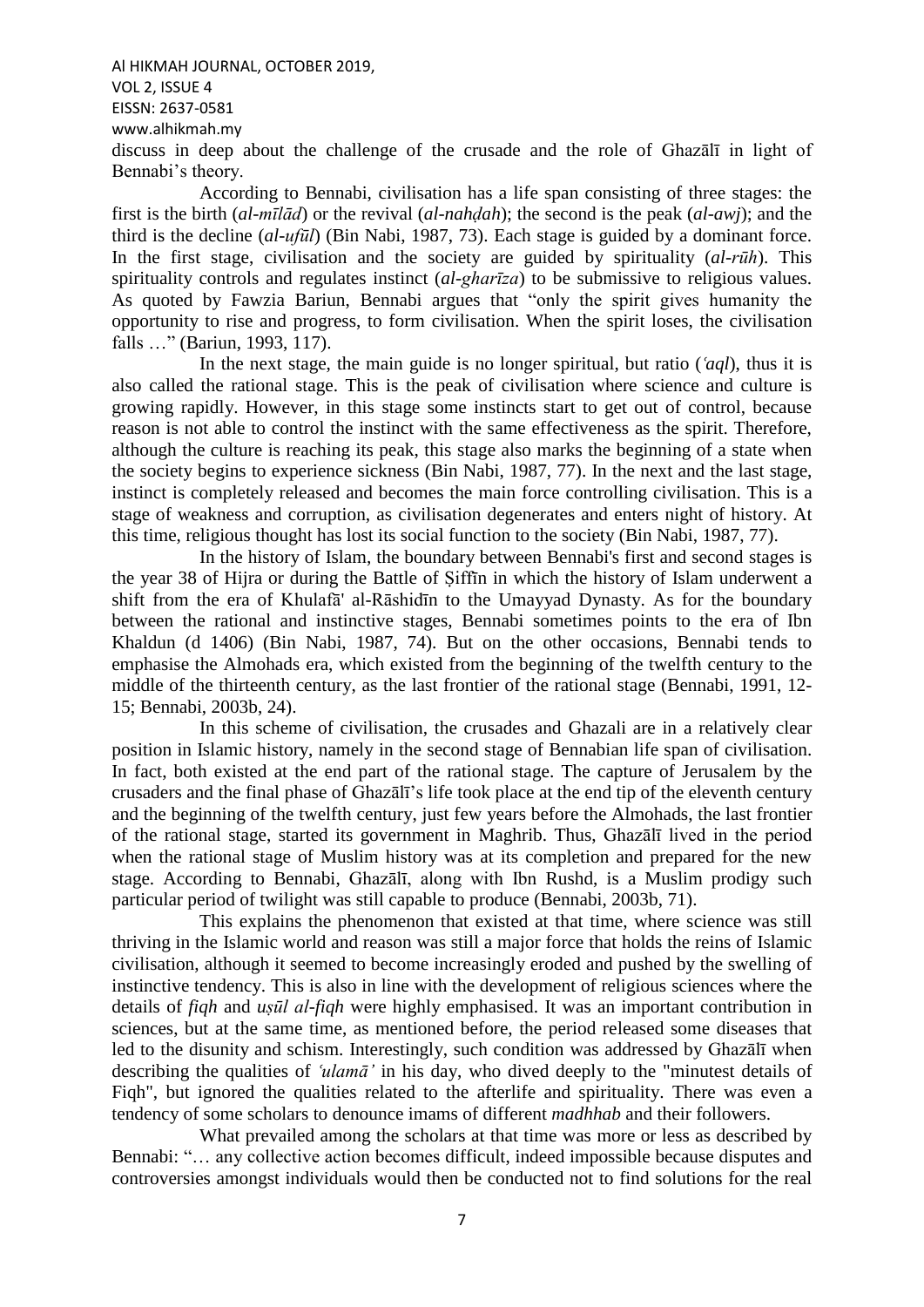problems of life, but only to produce proofs and arguments …" (Bennabi, 1998, 48-49). Diseases penetrated into the society and were manifested noticeably in negative character of pride, selfishness and pleasure-seeking, which ultimately led to social disintegration. Problems that took place were ultimately unresolved because social relationship had lost its function. If in a healthy society the problems should be addressed to find a way out, for those affected by the disease "it is only an occasion for conceit and self-gratification of the ego" (Bennabi, 1998, 49).

What Bennabi said above had happened during and after the First Crusade. Not only the *ꜥulamā'* fell into the diseases, same situation could also be observed among the political leaders. Each emir were busy upholding their own position and did not really care about the fate of their people or their colleagues. It can be seen for example during the siege of Antioch that occurred about a year and a half before the fall of Jerusalem. The city was under siege for nine months by the crusaders without any serious relief efforts from the other emirs in the region. A few days after the city fell, a large Muslim army led by the emir of Mosul and assisted by the emirs of Shām arrived behind the wall of Antioch. However, the emir of Mosul did not want to hear the opinions of the other emirs, while the other emirs secretly agreed to leave him at the event of open battle (Ibn al-Athīr, 2006, 15-17). So it finally happened, as Ibn al-Qalānisī writes: "… the Franks, though they were in the extremity of weakness, advanced in battle order against the armies of Islām, which were at the height of strength and numbers, and they broke the ranks of the Muslims and scattered their multitudes" (Ibn al-Qalānisī, 1932, 46). The Franks who had previously been forced to eat carcasses to survive in the siege were then able to easily defeat the stronger Muslim forces and made them run away (Ibn al-Qalānisī, 1932, 46). Following Bennabi's argument, those emirs did not actually come to solve the problems, rather they came for conceit and selfgratification. Similar cases were prevalent in the decades prior and after the First Crusade.

In seeking solutions to the problems, Bennabi believes that the problem of any people is the problem of its civilisation, and the search for its solution will not be effective unless we understand the problem at civilisational level (Bin Nabi, 1987, 21). This view of Bennabi can be observed in the Islamic world in the crusading era. What happened in Jerusalem at that time was not a solitary problem, but only an example of the problems that also occured in other parts of the Islamic world. Ibn al-Athīr, for example, when starting his explanation about the Frankish invasion during the First Crusade, mentions two other similar events, which were the fall of Toledo in Spain and the fall of Sicily, each in 1085 and 1091, also by the Franks (Ibn al-Athīr, 2006, 13). The seizures of these territories by the Christians were only examples portraying the universal problem experienced by the Islamic civilisation.

Ghazālī, as appears in his writings, can be said to have in no way responded to the crusade that caused a tragedy for the Muslims in Shām, while it is unlikely that he did not know at all about the calamity. The absence of this theme in the writings of Ghazālī raises question, even criticism, from some individuals. However, this question seems to emerge much later, among the scholars or writers of the twentieth century, such as Yusuf al-Qaraḍāwī and Mustafa Abu-Sway (Al-Musleh, 2007, 219), who lived in the era when Jerusalem had fallen into the hands of the Zionists, in which the phenomenon of the fall of Jerusalem several centuries ago started to be seen as ideological by the Muslims, while the situation was very different in the medieval times. Unlike the Franks, during the crusades the Muslims did not see the event as ideological, but only as a conflict in the periphery (Watt, 1972, 56-57; Hillenbrand, 2000, 4-5).

In spite of that, Ghazālī's attitude was in fact in line with Bennabi's view that is to ascend along with his thoughts and to understand the problem at the core of civilisation. From the very beginning, Ghazālī was aware how people were divided into various sects and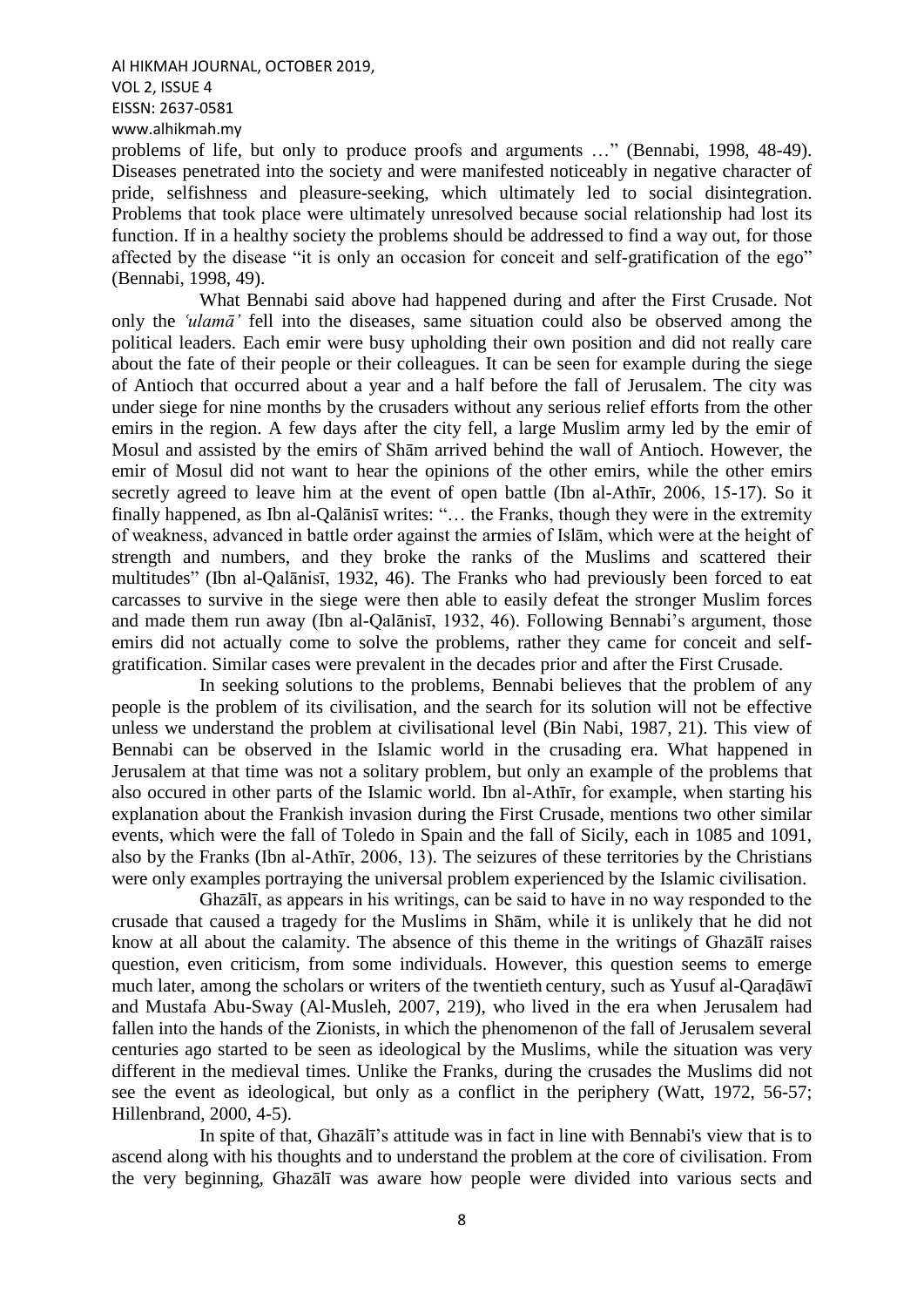groups, each of them claimed to be the sole proprietor of the truth. The situation is described by Ghazālī as "the ocean depths in which the majority drowns" (Al-Ghazālī, 2000, 18). In his search for the truth Ghazālī finally came to the conclusion that the highest and most satisfying path in reaching the truth was the Sufi path. He also came to the realisation of how Muslims living in his day had fallen into a serious and widespread illness, in which the doctors – means the scholars - had also become sick "and mankind has reached the verge of destruction" (Al-Ghazālī, 2000, 80). As if he stood at the edge of Bennabian peak of civilisation, looking anxiously at the approaching slope of decline.

The source of the disease was the weak of faith that permeated to the whole classes of the society. Ghazālī himself had doubted he could do anything to change the situation, and he felt that the task could only be done by a powerful and solemn ruler, although he later moved to improve the situation after he had improved his own condition (Al-Ghazālī, 2000, 79-80). "I ask Him first of all to reform me and to reform through me, to guide me and then to guide through me …," writes Ghazālī (Al-Ghazālī, 2000, 83).

In other words, Ghazālī found that people were drowning into a spiritual crisis, which was actually a consequence of the existence of those who were living at the end of the rational stage and were going to fall to the instinctive stage. The fall of Jerusalem, then, was only a symptom, among many other symptoms arised in Muslim Civilisation, the source of which was the real problem to be addressed and healed. The identification of the problem, which was directed to the level of civilisation, opened up a considerable space for the real improvement of Muslim society, with the result that some pious Muslim rulers emerged in the following decades. The liberation of Jerusalem was only one of the fruits resulting from this series of remedial efforts. But in the meantime, Muslims needed to bear the consequences of their setbacks and weaknesses.

The weakness of Muslim state and society, as described above, had invited the coming of the Franks to take control some of their territories, including Jerusalem. This control, though perhaps did not exactly the same as that of Western colonialism that took place in the Islamic world from the eighteenth to the twentieth century, basically moved with the same thrust and both possessed colonial attributes. For Bennabi, later colonialism was no less Christian than the crusades (Bennabi, 1991, 16-17). Nevertheless, the real problem lies not in the coming of the colonial power from abroad, but in the weakness within the Muslim society that had invited the incursion of foreign power (Bin Nabi, 1987, 33). Bennabi calls this state of affairs as *colonisability* or a colonisable condition, which El-Mesawi concluded as "the state of internal weakness and susceptibility to colonization in the Muslim society" which make it the cause and the invitor of colonialism (Bennabi, 1998, 32).

Bennabi puts *colonisability* on the instinctive stage, when Islamic civilisation had deteriorated (Bennabi, 1998, 91). However, this can also be clearly observed during the First Crusade. At that time, Muslims, especially the Ahl al-Sunnah, were experiencing a decline that, among others, was seen in the break up of the Seljuq at the end of the eleventh century. This encouraged the Byzantine Emperor, whose territory was directly adjacent to the Islamic world, to take steps to recapture Asia Minor from the hands of the Seljuq, and soon asked for help from the Franks through Pope Urban II. This became the direct cause of the First Crusade (France, 2006, 1:439; Paine, 2005, 32).

Colonialism cannot be erased, according to Bennabi, until the colonisable condition is eliminated from within the Muslim society. In his writing he appears to be angry at his fellow countrymen in Algeria who were eager for independence, without seriously trying to eliminate the *colonisability* inherent in their soul (Bin Nabi, 1987, 39). For Bennabi, the situation will be the same, in Algeria or elsewhere, in the modern world or in the Middle Ages, *colonisability* will always invite and lead to colonialism. The same was true for the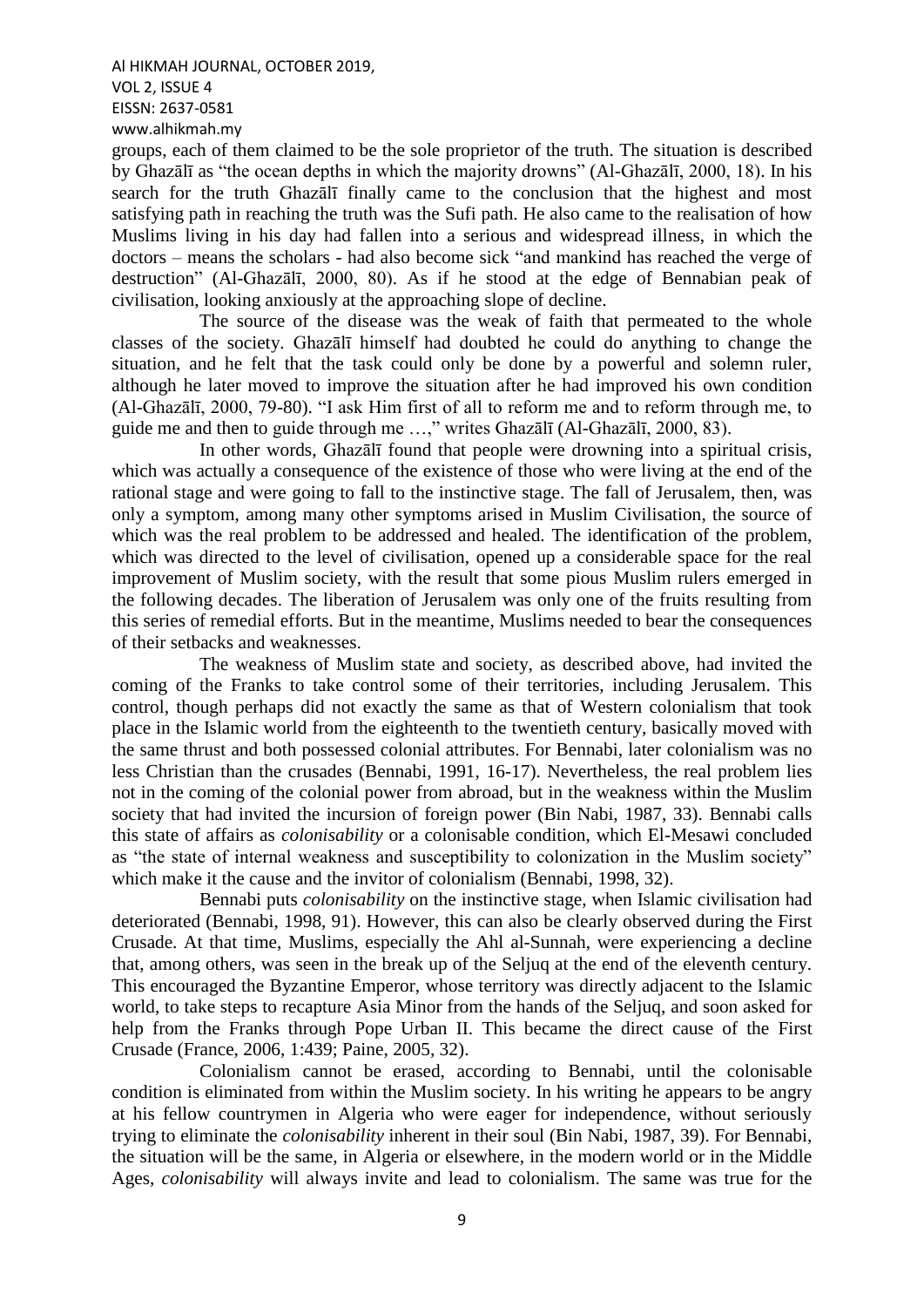Al HIKMAH JOURNAL, OCTOBER 2019, VOL 2, ISSUE 4 EISSN: 2637-0581 www.alhikmah.my Muslim society during the First Crusade. The fall of Jerusalem closely related to the internal condition of the Muslims, more than to the external causes.

But then, what is actually *colonisability*, which sometimes called by Bennabi as the coefficient of colonialism, and what are the main factors that led to it? According to Bennabi, it was not the decrease of the wealth of a civilisation, whether associated with ideas, persons, or objects that marks the occurrence of *colonisability*, but the loss of social relation function. This coefficient arises in conjunction with the circumstances when "its social relations network was torn apart" (Bennabi, 1998, 30). Similarly, he attributes this situation to the disease of worldly love mentioned by Prophet Muḥammad (pbuh) in his hadith (narrated by Imam Ahmad) which describes the state of Muslim society at the end of time when they are like a meal on a dining table surrounded by their enemies. Their number at that time is numerous, but they are enfeebled by the diseases of worldly love (*ḥubb al-dunyā*) and fear of death. The meaning of this hadith, according to Bennabi, "fully applies to the world of colonizers and of those in a state of *colonizability*" (Bennabi, 1998, 30).

These factors, namely the breakdown of social relationships and the disease of worldly love, for Bennabi, as well as for Ghazālī, closely related to the spiritual state of Muslim society. As mentioned earlier, Ghazālī compares scholars of his era with the founders of the schools of jurisprudence that strictly maintained values related to the afterlife, among them asceticism (*zuhd*) which is the opposite to the worldly love mentioned in the above hadith. Similarly, along with the absence of this spiritual value, there was a tendency among the scholars to attack clerics from different schools, exposing the tearing of social relations between them. The coefficient of colonialism as described by Bennabi was visible in the Ghazālī's era and had been identified by the latter in several passages of his writings, and it could not be separated from the worsening of the spiritual state, as reflected in the Bennabian life span of civilisation, or the weakness of faith as refered to by Ghazālī in his autobiography.

The situation is also cautiously described by Ghazālī, which at the same time shows his profound understanding at the level of civilisation, when he mentions the root of problem that occurred in the Muslim society at that time:

> People are corrupt (*fasād*) because the rulers are corrupt, and the rulers are corrupt because the scholars (*ꜥulamā'*) are corrupt, and the scholars are corrupt because of their love for wealth and position. Those who are dominated by worldly love (*ḥubb al-dunyā*) will undoubtedly unable to carry out *hisba* [commanding good and prohibiting evil] to the ordinary people, then how to the rulers and great men? (Al-Ghazālī, 2011, 4:705)

According to Ghazālī, the root of the problem lies in the disease of worldly love that afflicts the Muslim society, especially the scholars. This brings us to another part of Bennabi's explanation of civilisation. Bennabi holds that civilisation (*ḥaḍārah*) is a composite of three main elements, namely man (*insān*), land (*turāb*) and time (*waqt*) (Bennabi, 1998, 31; Bin Nabi, 1987, 50). Among these three elements, man plays the most important role. "If he moves, society and history move, but if he pauses, society and history pause" (Bariun, 1993, 167). Every society contains these three elements, but the existence of these three elements does not necessarily create a civilisation. Therefore, according to Bennabi, they required a catalyst that will compound these three elements so as to produce civilisation. This catalyst is religious thought (*al-fikra al-dīniyya*) (Bin Nabi, 1987, 50). In his writings, Bennabi also hints at the characteristics of this religious thought as being capable of touching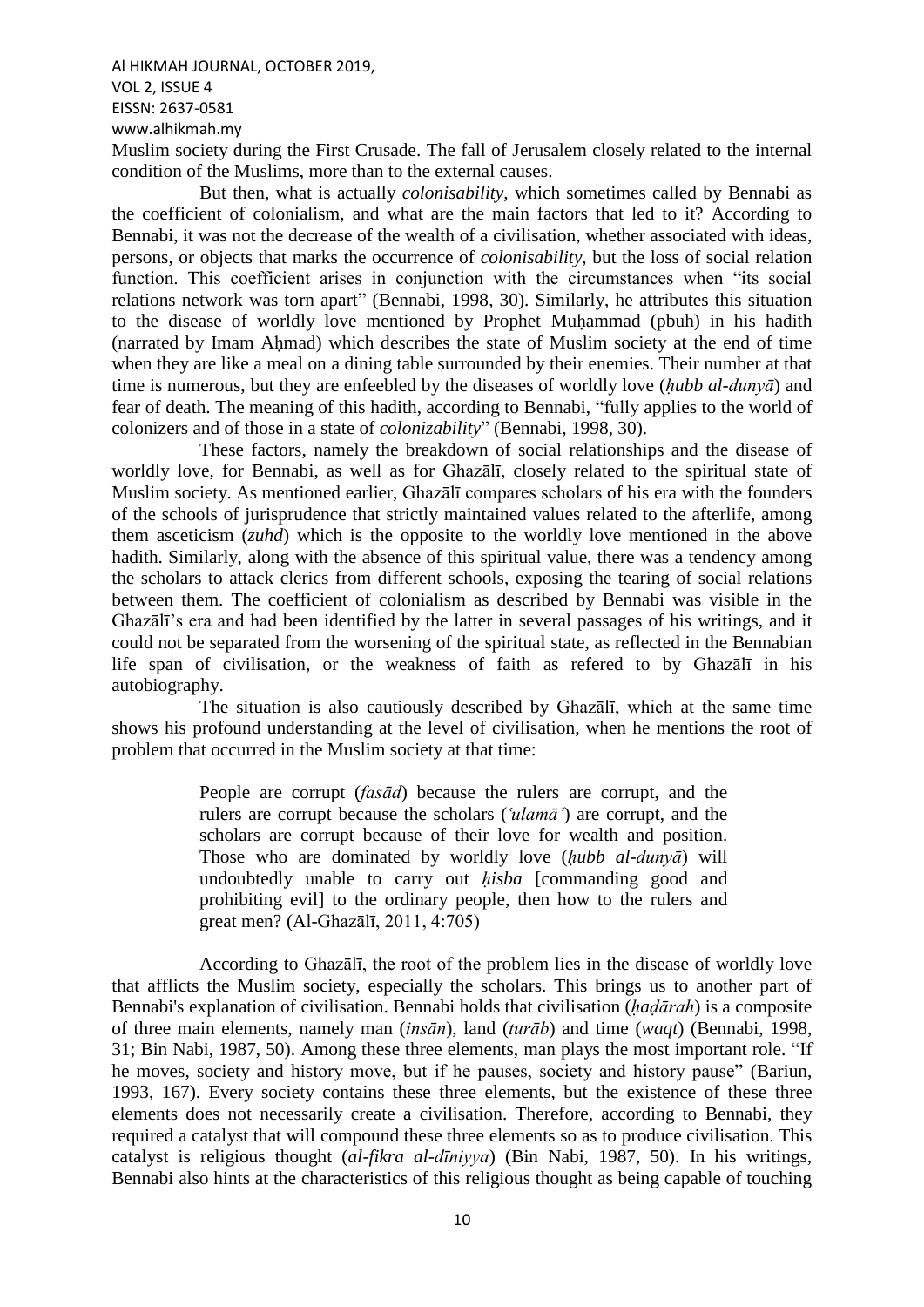Al HIKMAH JOURNAL, OCTOBER 2019, VOL 2, ISSUE 4 EISSN: 2637-0581

www.alhikmah.my

human soul (Bin Nabi, 1987, 32-34), generating men that guided by spiritual values (Bin Nabi, 1987, 75), strongly directing these men with afterlife orientation (Bin Nabi, 1987, 80), as well as having a social function that can mobilise society in developing culture and shaping history (Bin Nabi, 1987, 77).

Man is the bearer and receiver of religious thought, which will make him move along with the other elements and produce civilisation. This thought of Bennabi actually leads to the consequence that the most potent in bringing religious thought among men are the Prophets and, afterwards, the scholars who are the inheritors of the Prophets. Here we find a strong connection with Ghazālī's thought. Ghazālī identifies the important position of *<u>ulamā'*</u> in the Muslim society and its history. In other words, within the human element put by Bennabi as the most important factor in the formation of civilisation, Ghazālī's thought suggests the most core category in it, which is the *. This can be perfectly expressed* through his saying in his other book that "the slip of the scholar will lead to the derailment of universe (*zallat al-ꜥālim zallat ꜥālam*)" (Al-Ghazālī, 1322H, 12).

In fact, these Muslim scholars, next after the Prophets, who have the greatest potential in bringing and spreading religious thought. Ghazālī himself as a scholar plays a role in bringing new religious thought to the society in his era. This religious thought, in which *Ihyā' 'ulūm al-dīn* is the main representation, speaks of the heart and soul of man. directs man to the afterlife, drives people toward strong spiritual qualities, and runs its social function in balancing the *ẓāhir* and *bāṭin* and provides a path toward unity among the existing Ahl al-Sunna schools of jurisprudence.

Bennabi in one of his writings alludes to Ghazālī's attempt to improve Muslim society, but he considers "it was already too late. As the third stage of the civilization's cycle had already started, Muslim society had only to slide along the slope down to the post-Almohad era" (Bennabi, 2003b, 61). This view of Bennabi should be understood in the overall context, that the era of Ghazālī was at the transition of the rational stage to the instinctive stage, and Ghazālī's effort did not make the Muslim civilisation cycled back to the first stage. However, this does not mean that Ghazālī's effort had no any impact to history.

Some authors, as mentioned earlier, regard Ghazālī as the leading figure in the revival of Ahl al-Sunnah. History did show an important shift in the Islamic world in that era, especially in Shām, from decline to resurgence. This explained the success of the Muslims in the region in removing *colonisability* from their society, which followed by the recapture of Jerusalem by Ṣalāḥ al-Dīn. Therefore Azzam concludes that one cannot "comprehend the intellectual and spiritual world in which Saladin lived without examining the contribution which Ghazali made to its firmament" and, quoting Newby, "had it not been for him, Saladin would have been much more of a fundamentalist" (Azzam, 2009, 15). The religious thought of Ghazālī did not only spark a transformation in Shām, but also influenced Ibn Tumart (d. 1130) who later founded Almohads (Hodgson, 1977, 2:269), the very dynasty pointed out by Bennabi as the last frontier before Islamic civilisation slipped into instingtive stage.

It does not seem exaggerating to say that Ghazālī's reform had actually been instrumental in delaying the permanent decline of the Islamic world or delaying the transition from the rational stage to the instinctive stage. It had encouraged the Muslims to return to their spiritual values that enabled them, to some extent, to cure widespread social diseases in their society. The initial decline and the *colonisability* that led to the fall of Jerusalem into the hands of the crusaders did change later and enabled the city to be ruled again by the Muslims. Ghazālī, however, did not reverse the cycle of Islamic civilisation back to its starting point or to the spiritual stage. The Islamic world remained in the rational stage, but now its increasingly fragile vitality was refreshed, at least for some time, with spiritual values that had hitherto been eroded from their civilisation. The Islamic civilisation itself had finally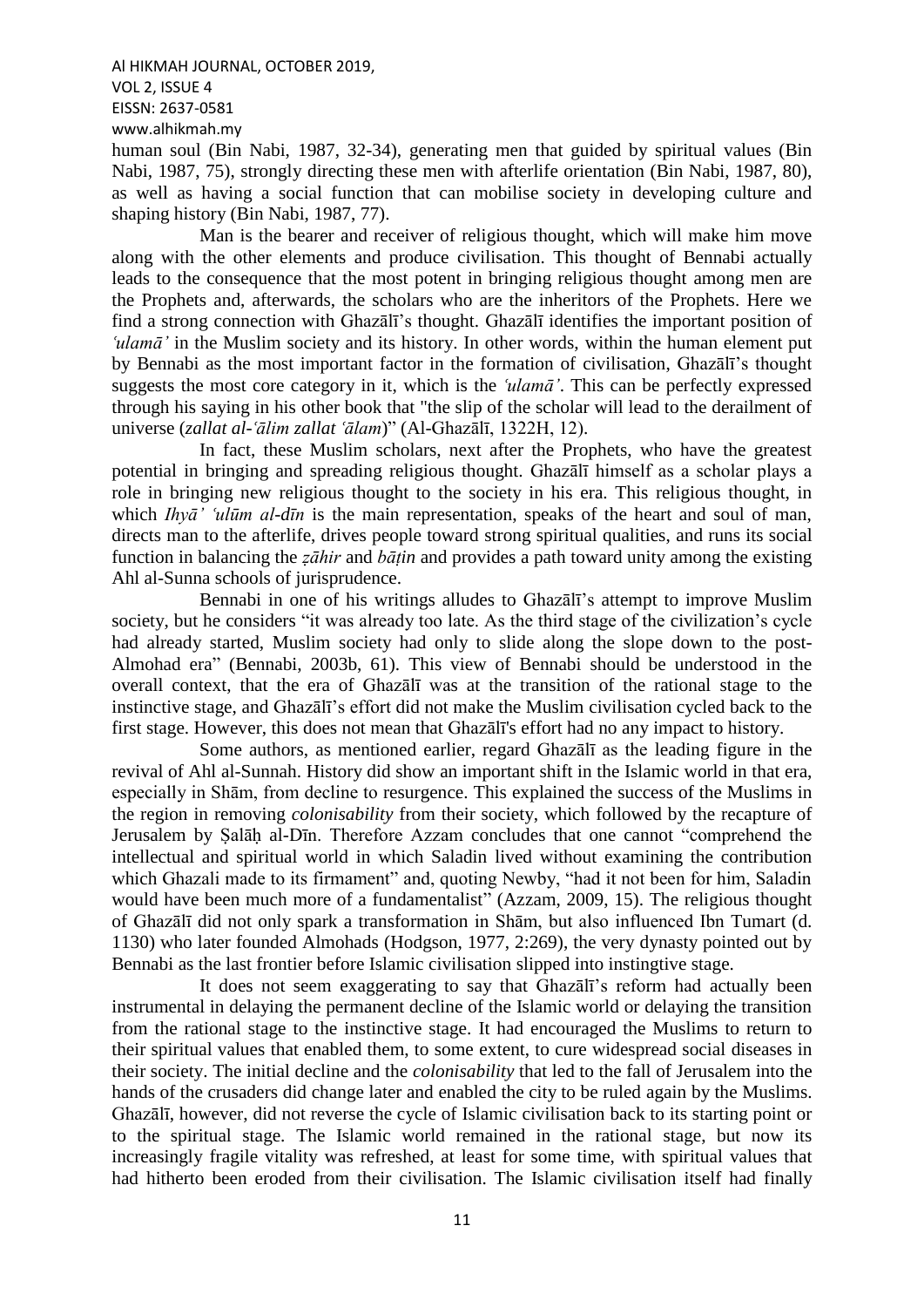failed to avoid its destiny, moving to an instinctive stage in later times. However, one might suppose, if allowed, that without Ghazālī's role, perhaps the instinctive stage would commence sooner and Jerusalem would probably remain in the hands of the crusaders, as Toledo and Sicily have never returned to the Islamic world since its takeover by the Europeans in the second half of the eleventh century.

Finally, Bennabi's explanation of the life span of civilisation and its characteristics shows clearly that Ghazālī has neither caused the decline of Islamic world, nor caused the decline of Muslim sciences, as some have alleged. The Islamic world at that time had already been declining from the rational stage to the instinctive stage. The advancement of science in that era did not help in resolving social disease in the Muslim society that significantly weakened the society and opened up to the invasion of foreign powers. Based on Bennabi's theory, Ghazālī had nothing to do with the declining state of the Islamic world. On the contrary, what he did had actually helped the Islamic world to recover, or at least to delay, from deterioration and to reclaim some of its territories from the European invaders.

### **Conclusion**

The Crusading era shows an interesting episode in Islamic history when at the end of the eleventh century there was a split in the Islamic society, followed by the fall of Jerusalem and some parts of Shām into the hands of the crusaders. Referring to Bennabi's theory, the Islamic world was in a rational stage, or more precisely at the end of that stage, and was going to turn to the last stage of its life span, which was the instinctive stage or the phase of corruption and decline. What Bennabi describes about the characteristics of the rational stage, such as the onset of social diseases, the breakup of social functions and the tendency for social disintegration, can be observed during this period. The phenomenon of the fall of Jerusalem is not isolated in the Islamic history and some of similar setbacks can also be seen in other parts of the Islamic world. This illustrates what Bennabi explains about the interconnectedness of the problems that befell the Muslim nations, because their problem is in fact the problem of civilisation.

However, about half a century later the Ahl al-Sunnah's world, especially in Shām, was able to rise again and able to recapture Jerusalem from the hands of the crusaders. Some thinkers point out the important role of Ghazālī in this process of revival. Ghazālī reintroduced the long-discounted spirituality back into Islamic civilisation, which in turn, following Bennabi's explanation, reinforced the religious control of instinct, tempered the hostility and eliminated division in the society. The religious thought introduced by Ghazālī was in accordance with the conditions for resurgence suggested by Bennabi. The reading of the history of the crusades through Bennabi's theory reinforces the view of those who see the important contribution of Ghazālī in the Sunni revival in that period. In other words, Ghazālī has brought religious thought, especially through his *Iḥyā'*, capable of mobilizing human soul and reattaching social relationships in the Islamic world, starting from the *'ulama'* as the primary holders of religious values.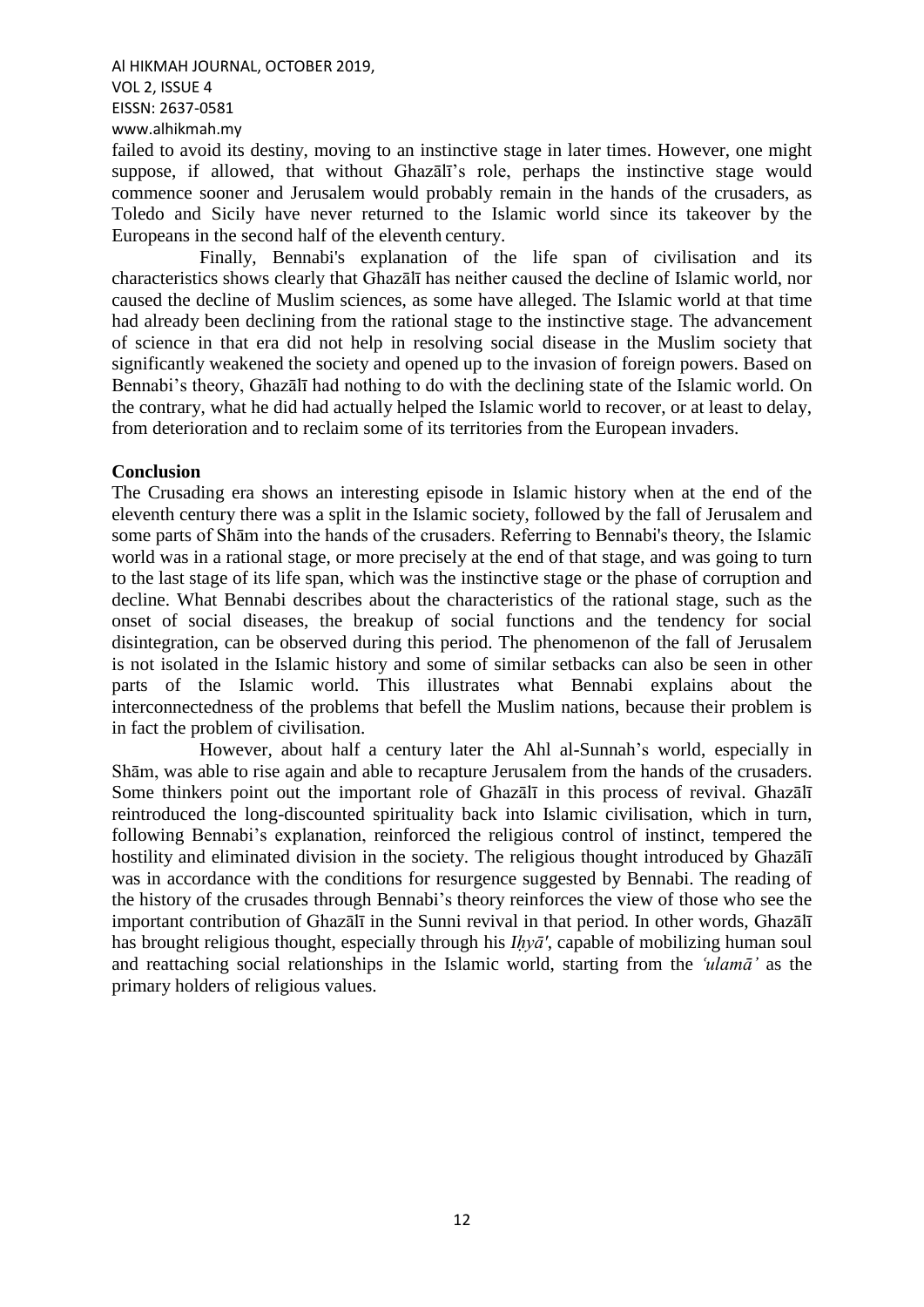# **Bibliography**

- Abū Shāma, Shihāb al-Dīn ʿAbd al-Rahmān. 2002. *Kitāb al-Rawdatayn fī Akhbār al-Dawlatayn: Al-Nūriyya wal-Ṣalāḥiyya*. Vol. 1. Beirut: Dār al-Kutub al-ꜥIlmiyya.
- Al-Ashꜥarī, Abūl-Ḥasan ꜥAlī ibn Ismāꜥīl. 1967. *The Elucidation of Islam's Foundation*. Translator: Walter C. Klein. New York: Kraus Reprint.
- Al-Attas, Syed Muhammad Naquib. 2001. *"Welcoming Address"*. International Conference on al-Ghazali's Legacy: Its Contemporary Relevance. The International Institute of Islamic Thought and Civilization (ISTAC).
- Al-Attas, Syed Muhammad Naquib. 2018. *The Concept of Education in Islam: A Framework for an Islamic Philosophy of Education.* Kuala Lumpur: Ta'dib International.
- Azzam, A.R. 2009. *Saladin.* Harlow: Pearson.
- Al-Baghdādī, ꜥAbd al-Latīf. 1998. *Rihla ꜥAbd al-Latīf al-Baghdādī fī Miṣr.* Miṣr: al-Hay'a al-Misriyyah.

Bariun, Fawzia. 1993. *Malik Bennabi: His Life and Theory of Civilization.* Kuala Lumpur: Muslim Youth Movement of Malaysia.

- Bennabi, Malek. 1991. *Islam in History and Society*. Translator: Asma Rashid. Kuala Lumpur: Berita Publishing.
- Bennabi, Malik. 1998. *On the Origins of Human Society*. Translator: Mohamed Tahir El-Mesawi. London: The Open Press.
- Bennabi, Malik. 2003a. *The Question of Culture*. Translator: Abdul Wahid Lu'lu'a. Kuala Lumpur: Islamic Book Trust.
- Bennabi, Malik. 2003b. *The Question of Ideas in the Muslim World*. Translator: Mohamed El-Tahir El-Mesawi. Kuala Lumpur: Islamic Book Trust.
- Bin Nabi, Mālik. 1987. *Shurūṭ al-Nahḍah.* Damaskus: Dār al-Fikr.
- Cahen, C. 1991. *"Crusades"*. The Encyclopaedia of Islam*,* New Edition, Vol. 2. Leiden: Brill.
- Al-Dhahabī, Shams al-Dīn Muḥammad b. Aḥmad. 1996. *Siyar A*ꜥ*lām al-Nubalā'*. Vol. 20. Beirut: Mu'assasa al-Risālah.
- Enan, Muhammad Abdullah. 2009. *Decisive Moments in the History of Islam.* Delhi: Idarah-I Adabiyat-I Delli.
- France, John. 2006. *"First Crusade (1096-1099)".* The Crusades: An Encyclopedia, Vol. 1. Editor: Alan V. Murray. Santa Barbara: ABC CLIO.
- Al-Ghazālī, Abū Ḥāmid Muḥammad. 1993. *Revival of Religious Learnings: Imam Ghazzali's Ihya Ulum-id-Din*, Translator: Fazl-ul-Karim. Vol. 1. Karachi: Darul-Ishaat.
- Al-Ghazālī, Abū Ḥāmid Muḥammad. 1322H. *Fātihat al-ꜥUlūm.* Miṣr: al-Ḥusainiyya.
- Al-Ghazālī, Abū Ḥāmid Muḥammad. 2000. *The Faith and Practice of al-Ghazālī*. Translator: W. Montgomery Watt. Oxford: Oneworld.
- Al-Ghazālī, Abū Ḥāmid Muḥammad. 2011. *Iḥyā' ꜥUlūm al-Dīn.* Vol. 1. Jeddah: Dār al-Minhāj.
- Al-Ghazālī, Abū Ḥāmid Muḥammad. 2011. *Iḥyā' ꜥUlūm al-Dīn.* Vol. 4. Jeddah: Dār al-Minhāj.
- Hillenbrand, Carole. 2000. *The Crusades: Islamic Perspectives.* New York: Routledge.
- Hodgson, Marshall G.S. 1977. *The Venture of Islam: Conscience History in a World Civilisation.* Vol. 2. Chicago: The University of Chicago press.
- Ibn al-Athīr, 'Izz al-Dīn. 2002. *The Annals of the Saljuq Turks: Selections from al-Kāmil fīl-Ta'rīkh of ꜥIzz al-Dīn ibn al-Athīr* Translator: D.S. Richards. London: RoutledgeCurzon.